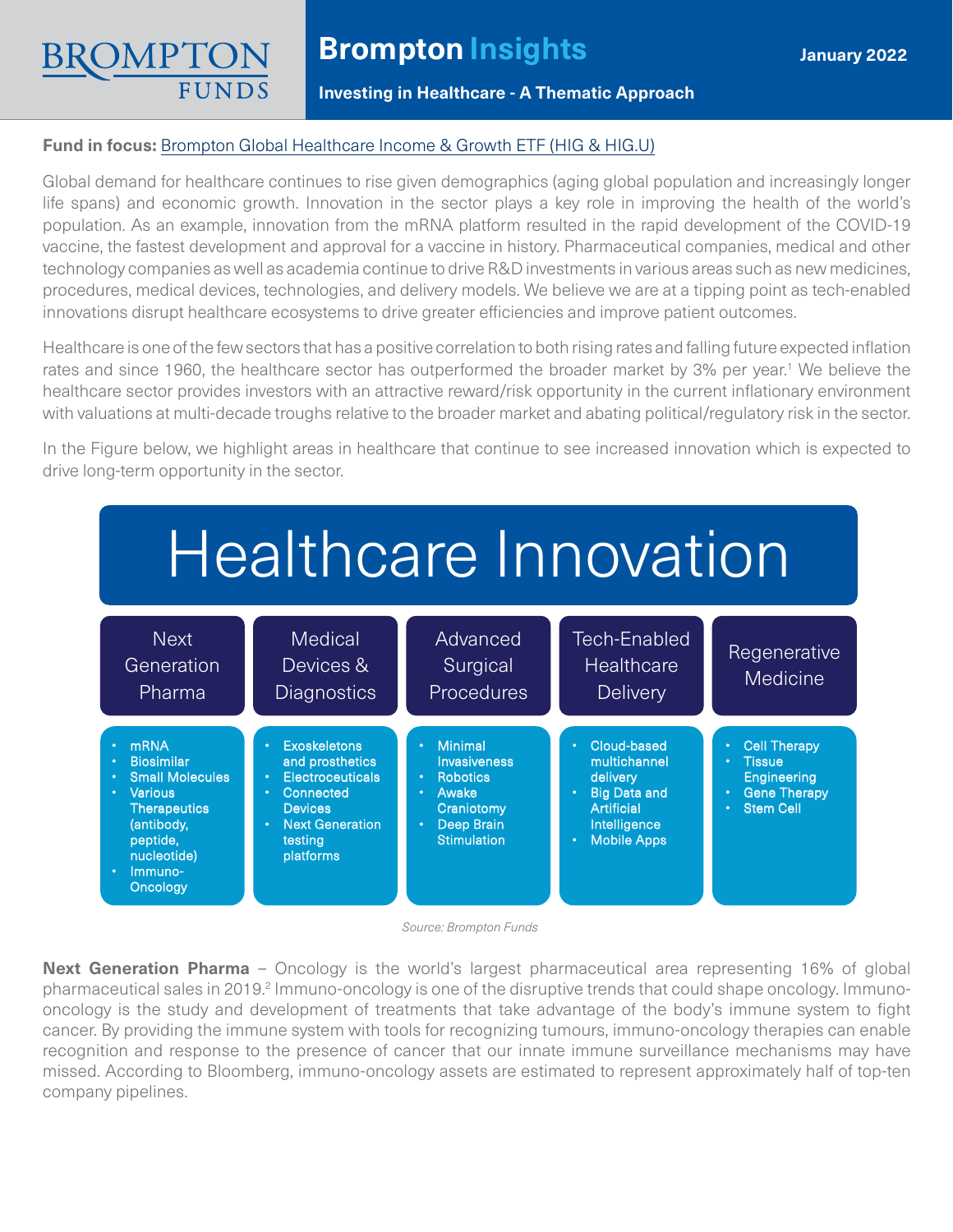**Medical Devices** – The global devices market is projected to be US\$658 billion in 2028 (5.4% CAGR 2021-2028).3 Medical devices help patients manage their medical conditions and provide doctors with the information they need to follow their patient's progress. These devices reduce the amount of time a person needs to spend at a doctor's office, medical clinic, or hospital undergoing tests. In vitro diagnostics, patient monitoring devices and diabetes care devices are the fastest growing segments. As an example, the pacemaker is a popular medical device with over 3 million people worldwide living with this device, and each year about 600,000 pacemakers are implanted to treat bradycardia patients. For diabetes patients, recent innovation now allows devices to deliver insulin automatically as needed without the patient requiring repeated testing and manual insulin injections.

**Medical Diagnostics** – These include medical tests that are used in early detection of a disease and identify the associated risk factors thereby creating opportunities for prevention and treatment. The global diagnostics market was valued at US\$56 billion in 2020 and is projected to grow at an annualized rate of 8.7% over the next 6 years.<sup>4</sup> Immunoassay, point of care testing and self-testing are large market segments. Some of the innovations in diagnostics include:

- 1. Lab on chip a device that integrates one or several laboratory functions on a single integrated circuit to achieve automation and high-throughput screening;
- 2. Real-time polymerase chain reaction a method for detecting the presence of specific genetic material in any pathogen (RT–PCR is one of the most widely used laboratory methods for detecting the COVID-19 virus); and
- 3. Next generation sequencing a massively parallel DNA sequencing technology which has revolutionized genomic research.

**Advanced Surgical Procedures** - Robotic surgery allows doctors to perform many types of complex procedures with more precision, flexibility and control. Robotic surgery is minimally invasive with higher precision and improves clinical outcomes. In the US, robot-assisted procedures accounted for 15.1% of all general surgeries in 2018, up from just 1.8% in 2012.<sup>5</sup>



*Source: Intuitive Surgical (February 1, 2021)*

**Tech-Enabled Healthcare Delivery** – Healthcare ecosystems are leveraging technology to improve patient outcomes, enhance efficiency and reduce cost in the healthcare system. It is estimated that the costs saved could lie anywhere between \$1.5 trillion and \$3 trillion a year by 2030, thanks to a range of interventions such as remote monitoring, big data, artificial intelligence and automation.<sup>6</sup> The healthcare ecosystems of the future will be centered on the patient through the integration of patient-generated clinical data, health and wellness data, provider-generated data, financial data and social structure data.

**Regenerative Medicine** – Many diseases can be traced back to differences in the body's genetic code. Gene therapy is designed to fix these problems at the source by inserting or editing a corrected DNA sequence that can override the existing error. Genome medicine has come a long way since 1953 when the DNA structure was deciphered. The first genome therapy was approved in 2012 and in 2017 the first cancer gene therapy was approved. While genome medicine is still in the early stages, it has transformative potential across the entire spectrum of disease categories (cancer, neurology, ophthalmology, liver, etc.) and represents a US\$4.8 trillion total addressable market derived from the creation of new profit pools as well as disruption of the US\$1 trillion (annual sales) biopharmaceutical industry.<sup>7</sup>